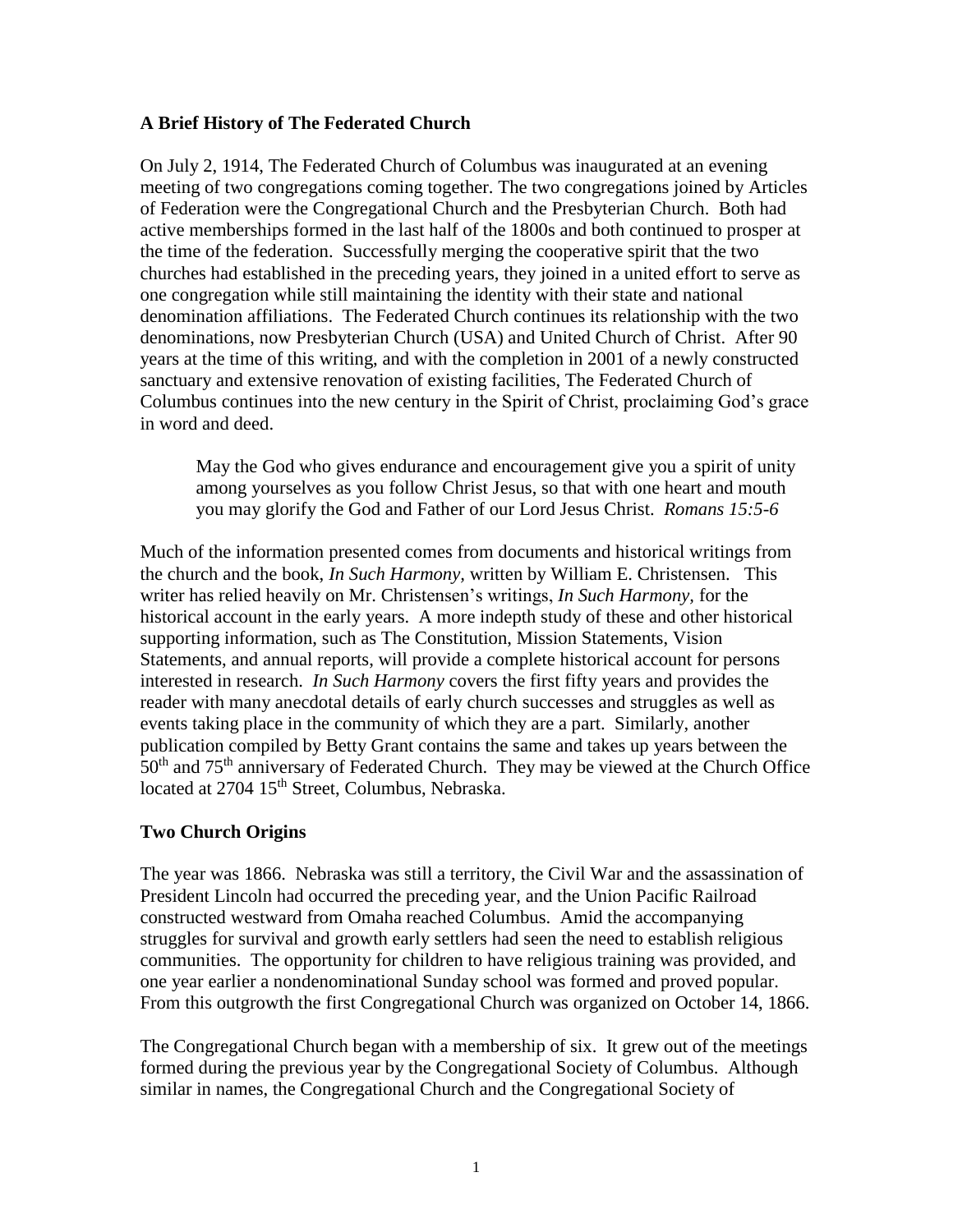Columbus were two distinct entities. The latter was strictly nondenominational and formed for the purpose "to promote the cause of morality and religion…and to provide suitable church buildings." Among its members were those who were not interested in affiliating with a denominational church. Mr. Christensen states in his book, "The relationship of the two groups might best be described as one organization within another—the denominational Congregational Church within the nondenominational Congregational Society." The two existed side by side after the organization of the Congregational Church until the Society declined and finally merged some twenty years later.

It would be four months after the Congregational Church was established that their first church building was dedicated, February 3, 1867. As in the formulation of early religious meetings, the Society provided the impetus for the construction of the first church building. It was done so with the help of a donation to the Society by the city fathers in 1865 of two lots for erecting a building with the stipulation of January 1, 1867, for the completion date. Construction proceeded on what is now  $22<sup>nd</sup>$  Avenue, between 9<sup>th</sup> and 10<sup>th</sup> Streets. The building came to be known as the Congregational Church, with the Congregational Society of Columbus existing alongside. For over a decade this modest building served as the first home to the Congregational Church. Then early in the year 1879 as the membership continued to grow and prosper, discussions began to consider a new building on a lot east of the current structure.

Early records of the Congregational Society and the Congregational Church have been lost. However, the Rev. E. M. Lewis served as the first pastor for the Society in 1865. It is not known how long he remained. The Rev. Reuben Gaylord, a Congregational pastor from the east who served an Omaha church, helped to establish other churches in Nebraska and occasionally came to Columbus to preach for the Congregational Society. He also made significant contributions in effecting the construction of the first building by making trips from Omaha to Columbus while work was under way. It was with his assistance that the Congregational Church organized on October 14, 1866.

Four years after the Congregational Church was formed, the Presbyterian Church came into being in Columbus in 1870. The pioneering efforts of Rev. Sheldon Jackson in the early beginnings of the Presbyterian Church paralleled those of Rev. Reuben Gaylord in the Congregational Church origins. Both men were pastors, missionaries, and builders of churches. Rev. Sheldon Jackson's work to establish a Presbyterian Church began a year earlier in the spring of 1869 when he was appointed Superintendent of the Presbytery of Missouri River. His assignment was to develop the mission field opening in the west. The territory he was assigned extended from Western Iowa, Nebraska, Dakota, Montana, Wyoming, and Colorado to Utah. In the days of primitive transportation, carrying on work over an area of such size might understandably pose some problems. Nonetheless, Rev. Jackson set out to undertake the task that lay before him.

Within three months Mr. J. N. Hutchinson, Licentiate, was engaged by Rev. Jackson to provide monthly services during the summer of 1869. Joseph M. Wilson was obtained to continue semi-monthly services beginning in November of 1869, with Rev. Sheldon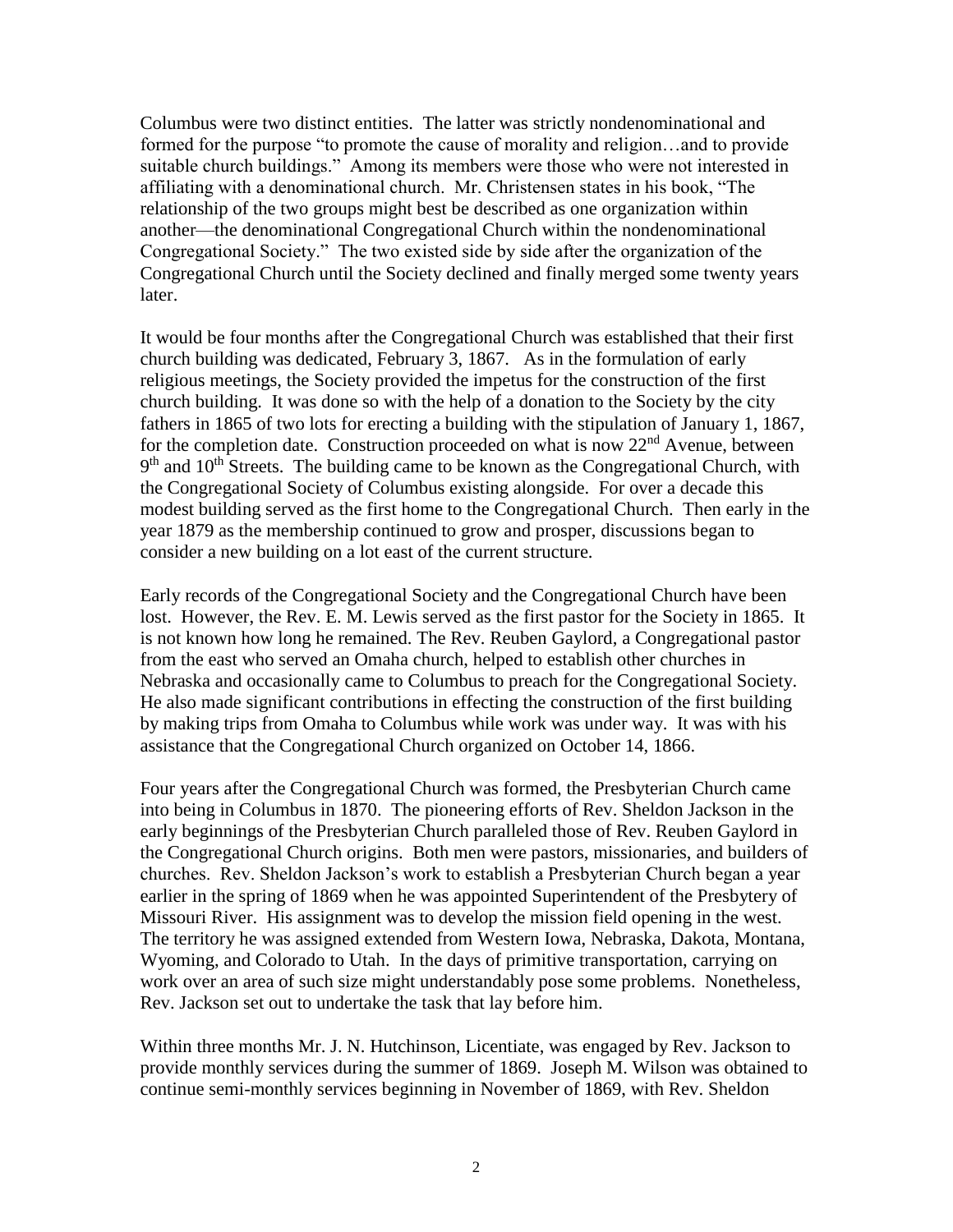Jackson preaching occasionally. Private residences served as meeting locations since there was no church building. The number in this group of listeners is unknown, but Mr. Christensen's writings cite the homes "proved adequate," and preliminary discussions for organization of the church took place at one such residence on August 13, 1869.

Pastors Wilson and Jackson completed final organization of the Presbyterian Church and the first service took place on January 20, 1870. It is fitting to note that the formal inauguration of the Presbyterian Church took place at the Congregational Church, whose congregations would conjoin in a federation in the next century. With the election, ordination, and installation of Ruling Elder G. W. Brown proceeding, services closed with the administration of the Lord's Supper.

The Presbyterians were without a church building for several years after their organization, unlike the Congregationalists who had a building within four months. Records of the church mention holding meetings in different denominational churches who shared their own facilities. Among those listed were the Nebraska Avenue Church, the German Church, the Methodist Church, and the Congregational Church.

The spirit of sharing also extended to pastors. When one or more churches were without clergy on a temporary basis, congregations would attend a church where services were available. Thus, unity and cooperation were practiced among churches in the community in their earliest foundations.

Five years after its organization in 1875, steps were taken to acquire a site at the corner of 14<sup>th</sup> Street and 28<sup>th</sup> Avenue for the first Presbyterian Church building. However, it would be three more years before an old school building used by District 13 was purchased and moved to the lot as a temporary place of worship for some months. When necessary funds were secured to begin construction of a new building, the school building was moved again and ground was broken on the same location for a new church in late 1878. Although it was anticipated the building would be completed in ninety days, it was the summer of 1879 before it became occupied. Finances and problems over a smoking stove caused much tribulation for the building program.

Early church records show membership growth was slow, but steady through the early 1900s for both congregations. Membership in the Presbyterian Church in 1876 when building plans were taking effect was listed at 21. By 1896 it numbered 90, and in 1909 the figure had reached 122. From the meager, but determined, six who founded the Congregational Church in 1866, membership totals in 1898 were 114, and by 1907 they had reached 202.

Church services, social gatherings, and carry-in meals provided members of both congregations with happy occasions for fellowship with one another. Such stories attest to the good times members enjoyed being together. Those events must have been a source of satisfaction in their social lives, as well as fulfilling their spiritual needs.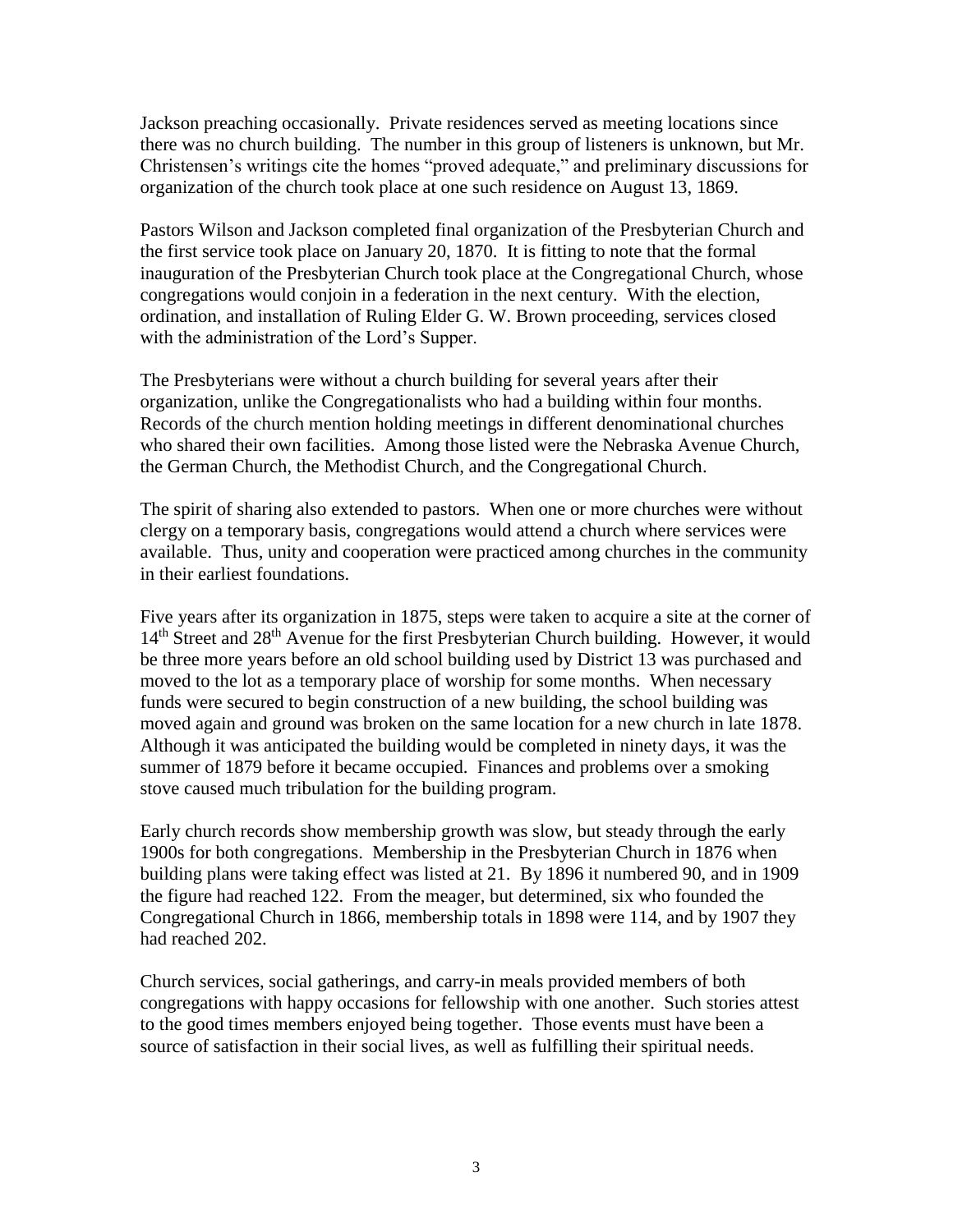Church life, none the less, was not without its struggles and conflicts as early records indicate. According to accounts written by Mr. Christensen, both church denominations "assumed responsibility for the moral lives of their members and did not hesitate to call them to account for conduct which failed to meet the approval" of governing bodies of the congregations and their pastors. Reports of charges, the rules of procedure used to determine guilt and punishment, and the results of such trials are laid out in the minutes for anyone wishing to view them. As early successes and camaraderie of fellow congregants brought much enjoyment and fulfillment, the times of conflict both churches underwent during their growing pains brought divisiveness and embarrassment. Such accounts only indicate that growth "was not always easy or marked by harmonious relations between pastor, session, and laymen." At times, troubled events marked the end of service for a pastoral relationship and the invitational call for a new pastor.

## **The Federation**

Mr. Christensen describes the climate that existed when the federation between the Congregational Church and Presbyterian Church was on the horizon. In his book, *In Such Harmony*, this description is found.

As the year 1913 opened, there was no indication that it was to be an extraordinary one for either the Presbyterian or the Congregational Church of Columbus. Each had called a new pastor early the previous year, the Presbyterians the Rev. Dr. George F. Williams of North Platte, Nebraska, and the Congregationalists the Rev. George A. Munro of Grand Junction, Colorado, who had served the Columbus church, from 1900 to 1908. Both churches were apparently happy with their choices, and the work was going forward satisfactorily.

The Congregational Church was in its forty-seventh year, the Presbyterian Church just beginning its forty-fourth. Each had grown slowly from its beginning and numbered its membership well above the hundred mark. In both cases the increasing membership created growing pains, and the church buildings which had been large enough when first erected were proving inadequate for the enlarged congregations.

Relations between the two churches and with other denominations were cordial, although there had been no concerted attempt to organize interdenominational work. And yet, if one browses through the records over the years, there is a long tradition of close cooperation between churches for specific purposes. It has already been noted that prior to the erection of their own church building in 1878, the Presbyterians met in the Congregational Church, the Methodist Church, the German Reformed Church, and elsewhere. The Congregationalists, in turn, having sold their old building in 1891, asked permission to worship in the Presbyterian building until their new church was completed.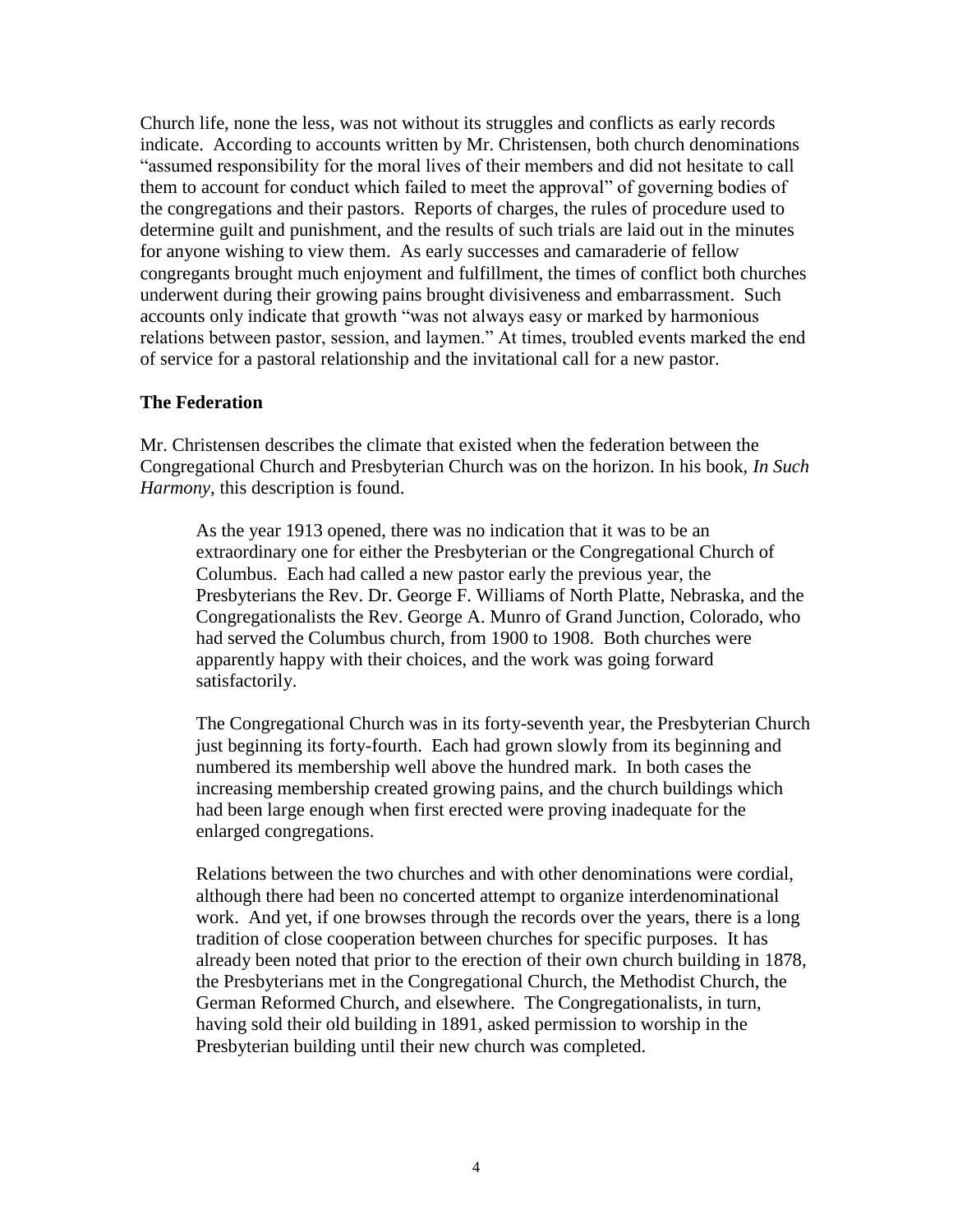This sharing of buildings often extended to the sharing of pastors, and a congregation that found itself without a minister for a time would usually solve the problem by worshipping at another church. Some of the early members recall that it was the accepted practice of a Sunday morning to "go where there is preaching," without too great a concern for denominational affiliations.

Other interdenominational ventures included special prayer week plans and revival meetings where several churches in Columbus joined together. When the Congregational pastor suffered an illness that necessitated his absence, pastors from the Presbyterian, Methodist, and Episcopal Churches each held a Sunday morning service in the church. Stated in the Congregational minutes this "makes us feel that we are drawing nearer to Christ and forgetting the slight differences that separate us here on earth."

A recurring illness suffered by Rev. George A. Munro left the Congregational Church temporarily without his services in October of 1913. Subsequently, Rev. Dr. George F. Williams, Presbyterian pastor, suggested that the two churches meet jointly until Rev. Munro's return. Both congregations immediately approved the suggestion and it was agreed Dr. Williams would undertake the task. The plan included seven provisions:

- 1) that the congregations worship together as long as it is mutually agreeable,
- 2) that the services be held in the two churches alternately,
- 3) that the offerings in envelopes go to the church indicated,
- 4) that the loose offering be divided each day equally between the two churches,
- 5) that the Christian Endeavor Societies hold union prayer service each Sunday evening in that church in which an evening preaching service is to be held,
- 6) that music be led by a union choir, and
- 7) that the first services be held both morning and evening in the Congregational Church on November 9<sup>th</sup>, 1913, and in the Presbyterian Church on November 16<sup>th</sup> and subsequently alternate as long as agreeable.

With a plan in place, the two churches went forward. After three months of joint services and Rev. Munro's health seeing no improvement, discussions began to arise concerning a permanent union between the churches. The "mutually agreeable" conditions set forth led to interest for making an "enduring basis" in the effort.

Several factors favored a merger of the Presbyterian and Congregational Churches. First, greater efficiency in solving normal church-related problems would result with a larger organization. Second, youth would benefit in larger Sunday school classes and, jointly, they would build a better "school spirit." Third, continuing problems of teacher shortages would best be relieved by uniting. Fourth, the ability to attract new ministers of greater training and experience would be possible. Finally, both congregations were addressing a need for more space, and the appeal to provide fully adequate building facilities favored joining together.

Work to accomplish these efforts was set into motion, and less than a year after serious discussions began, The Federated Church of Columbus was born on July 2, 1914. Steps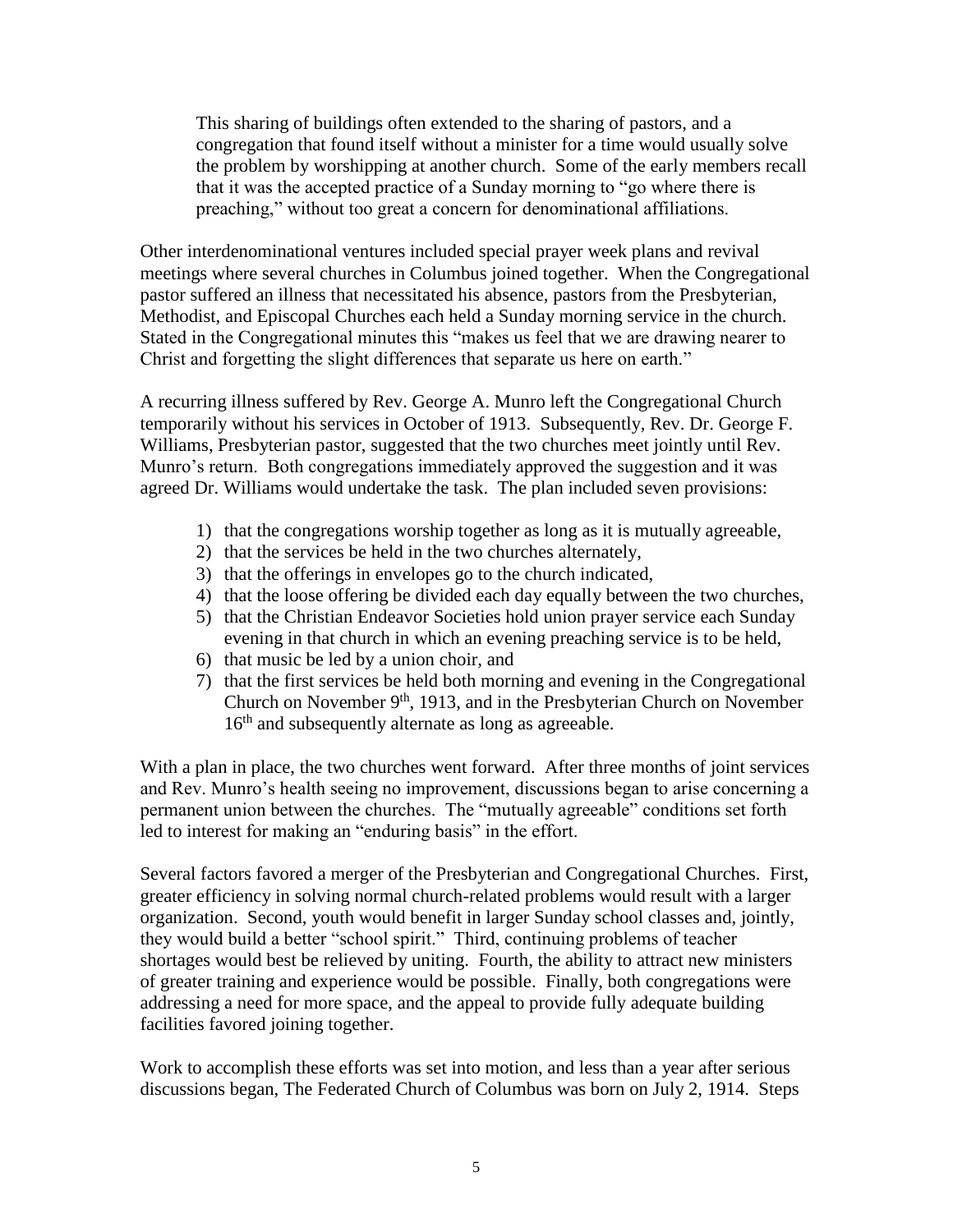had been taken during many meetings held jointly and separately in the preceding months to draw up Articles of Federation, work out details of governance, and elect committee structures. By a large majority both congregations had voted in favor of the federation.

Initially, it was reported there was some concern at the state levels of both denominations, "neither of which particularly favored the move to unite." Their opposition was soon put to rest when the federation was functioning smoothly and "was here to stay." By fall of that year, both state offices supported and adopted the plan.

Credit is given to Rev. George A. Munro and Rev. Dr. George F. Williams, the two pastors serving the Congregational Church and the Presbyterian Church, respectively, at the time of federation. Rev. Munro's unfortunate illness led to an opportunity to explore unification. Although his condition rendered that he was not actively involved in the process, his service provided the congregation he served with the preparation of interdenominational cooperation. His sermons had "stressed spiritual values of universal significance rather than a strictly sectarian outlook." Dr. Williams provided unselfish leadership. His role in leading the congregations step by step toward federation was significant, yet "there is no indication that he sought to better his own position" by his actions.

The newly formed Federated Church was ready to call its first pastor, since the two pastors serving had agreed to step aside once the federation was completed and sufficient time was allowed to select another pastor. Dr. Williams remained in his position until the congregation voted unanimously to call Rev. Thomas Griffiths of Geneva, Nebraska. He accepted, and his work with Federated Church began in early 1915.

The Constitution sought to maintain balance between the two denominations joined in the federation and "to prevent situations which might lead to friction between them." To this end the Constitution required that the pastorate alternate between the denominations, first Presbyterian, then Congregational. Other various ways to maintain balance were set forth in the Constitution, including committee structures, criteria for membership selection to boards and committees, and activities that related to each denomination such as election procedures and receipt and disbursement of monies. The Constitution also provided policy for calling and dismissing pastors.

As the church grew in size and responsibility, social interests and concerns called for change, and other situations bound to arise needed adjustments, the original constitution was revised. However, "the concept of unity… without loss of denominational identity has remained as it was at the beginning."

One of the primary reasons for joining together two congregations was that each had outgrown its facility and needed a new building. They had hoped that by working together they might achieve a more suitable building than by working alone. The need for a new facility became more acute upon uniting, and the search for a location began. A site at the corner of Platte and 15<sup>th</sup> Streets was found, and it was unanimously agreed to purchase a quarter of the block for \$8000. The existing lots were sold which provided for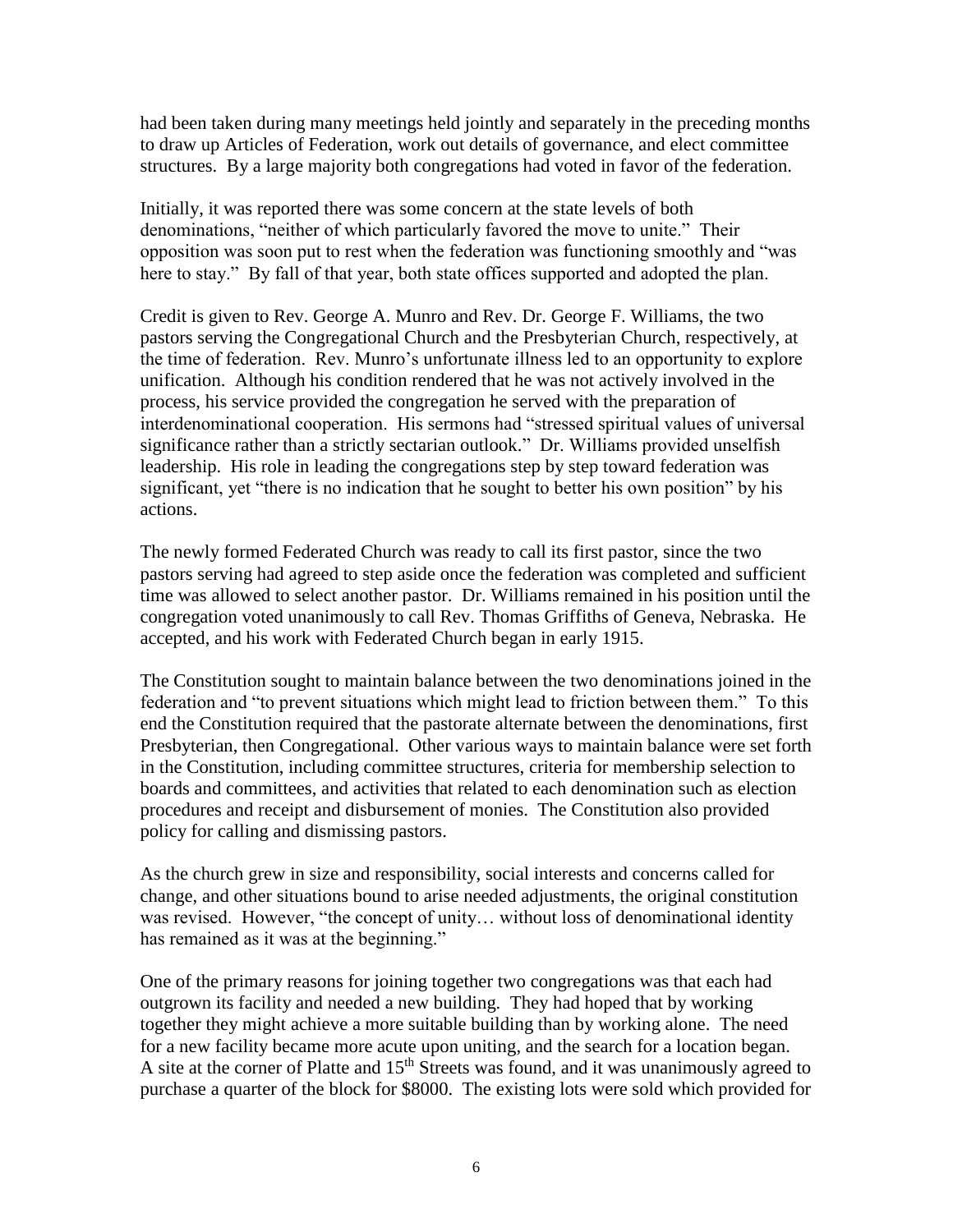a building fund. Money from the sale of the Presbyterian building provided additional money. The Congregational building was razed and its lumber used in the new Federated Church building. Services were held at the Y.M.C.A. until the building project was completed. Two years after the cornerstone was laid, the Federated Church building was dedicated on Palm Sunday, April 9, 1922.

Over the years additional property was purchased, eventually encompassing the entire block on which the first Federated Church building sits. In 1924 a parsonage was built on the property west of the church. It was later sold and moved when plans to build a new sanctuary were realized. In May 1977 the congregation voted approval of an Education Unit and it was built on the existing property.

By 1990 the Federated Church membership totaled 818. In an organization of similar size disagreement and discord are natural consequences on occasion. The early 1990s saw the congregation experiencing controversy. By the end of 1994 membership had decreased to 716, the aging physical plant needed improvements in the form of renovation or building anew, and finance issues resulted in budgetary obligations not met. Some wondered whether the federation was still effective. At a congregational meeting in May 1994 the issue of affirming or disavowing the federation was called to vote. The vote was resounding. Over 94 percent voted to affirm the federation.

Discussions continued on whether to renovate the current building to make it handicapped accessible or embark on a new building plan. Other major building maintenance issues needed to be addressed as well. An architectural company presented plans for a new building and a vote to consider those or renovate/refurbish the existing building was presented to the congregation in June 1995. The vote failed since neither option carried a majority and plans were set aside. However, the desire to make Federated Church a place where all could enter did not rest, nor were the maintenance issues resolved.

Determined to end the stalemate on how to bring the facilities up to date, the Governing Council passed a resolution in the fall of 1995 to build new on the present site. Acting on that resolution the idea was called to a vote by the congregation. In October 1995 the vote carried by 74 percent to act on a new building. A building design committee was formed and a new approach for building was presented. Their work culminated in the following proposal: 1) build a new sanctuary north of the existing building; 2) gut the existing building, making way for a new fellowship hall and kitchen on the lower level and a gymnasium and additional classroom space on the upper level; 3) add space west of the existing building to expand and consolidate church offices; and 4) join together with a larger narthex all of the existing and proposed facilities—a new sanctuary, the renovated current building, and the existing Educational Unit. In a vote by the congregation on October 1999, a 92 percent majority approved the committee's proposal and voted to enter into contract with Radec Construction Company to complete the project.

A little more than a year after groundbreaking, the first services in the new sanctuary were held on May 6, 2001. The dedicated work and diligence by the Building Design